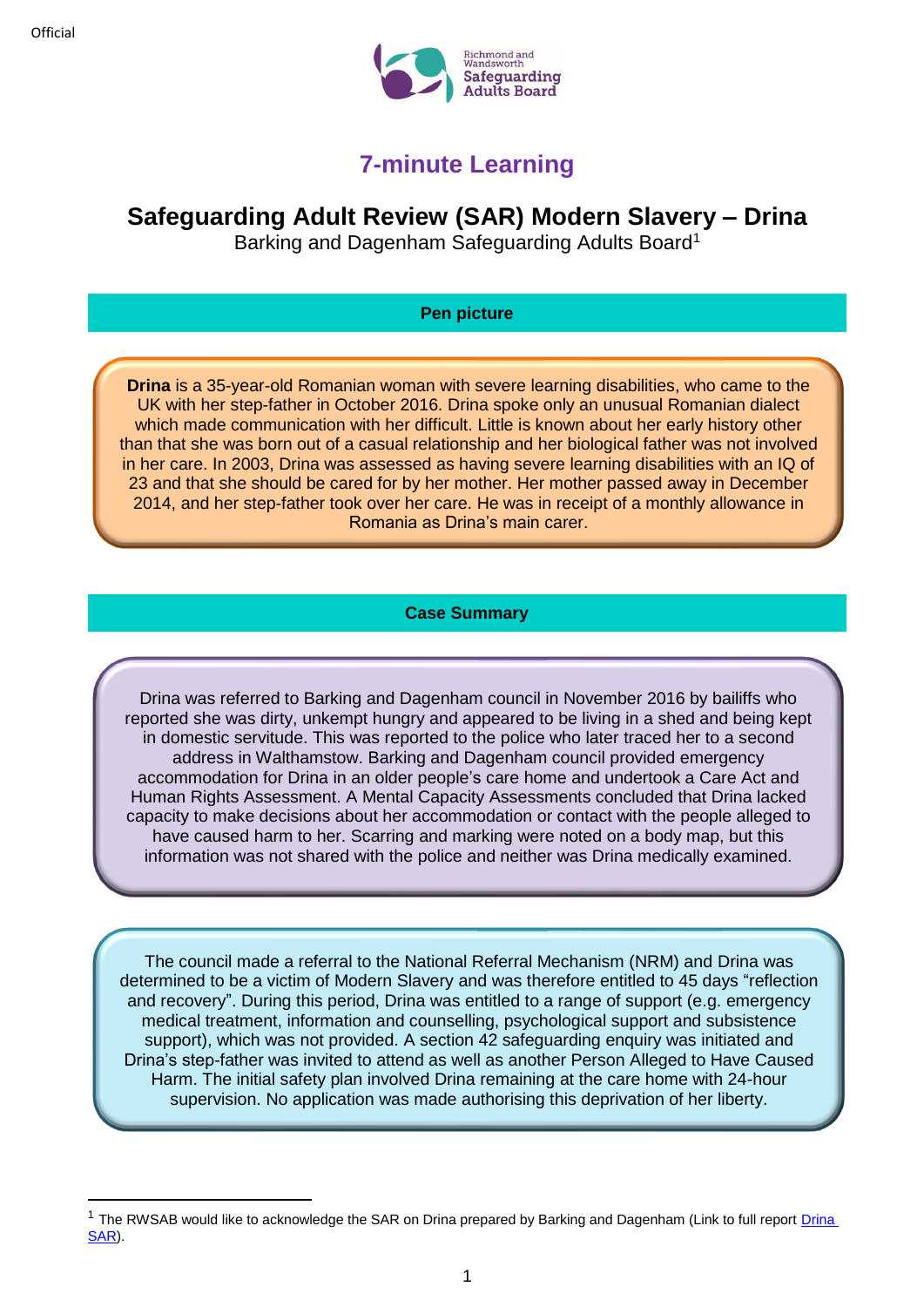Changes occurred within the council and the SAM was moved from the case and further work ceased for 2 weeks, where after a Team Manager took over the case management. The team manager met with Drina and her step-father to decide if it was in her best interests to be returned to Romania. A Romanian staff member offered some level of translation, without being able to speak Drina's dialect. Drina disclosed through gestures that she was beaten by her stepfather and others. Her step-father described himself as her carer and dismissed her allegations. The team manager completed a Human Rights Assessment and recommended Drina should be repatriated with her step-father. The team manager liaised with the police and the National Referral Mechanism who expressed no objection to Drina returning to Romania with her step-father.

Despite Drina's known learning difficulties and communication challenges there was no consideration of the importance of undertaking a Mental Capacity Assessment in relation to the decision to be repatriated or to be cared for by her stepfather. She was not offered an Independent Mental Capacity Advocate (IMCA) or an interpreter who spoke her language. Drina was abruptly repatriated to Romania in December 2016, accompanied by the stepfather, despite the evidence pointing to her stepfather's possible complicity in her slavery. Consequently, this decision was both flawed as well as in contravention of the Human Trafficking and Modern Slavery law and guidance.

The police did not pursue the false imprisonment suspects and closed the case in January 2017. There was no evidence that the issue of modern slavery had been adequately investigated and they relied on the decision of Adult Social Care to support the conclusion that there was no further action required. At no stage was Drina interviewed or considered for an Achieving Best Evidence interview.

# **System Learnings:**

## **Professional knowledge and awareness**

- •Awareness of identification of Human Trafficking and Modern Slavery across partnership needs to be improved.
- •All professionals need to be clear of their own roles and that of other stakeholders in dealing with human trafficking and modern slavery.

# **Legal literacy**

- •Develop the understanding of the complex interplay between key legal frameworks (i.e. Care Act, Human trafficking and Modern Slavery and Human Rights) in the system to ensure people's legal rights are protected.
- •Good multi-agency working and joined up decision making to support victims of human trafficking and modern slavery was highlighted.

# **International communication**

•Where people have care and support needs and they are repatriated to another county, it is vital to communicate the findings of their needs and any risks to that country to ensure people are protected.